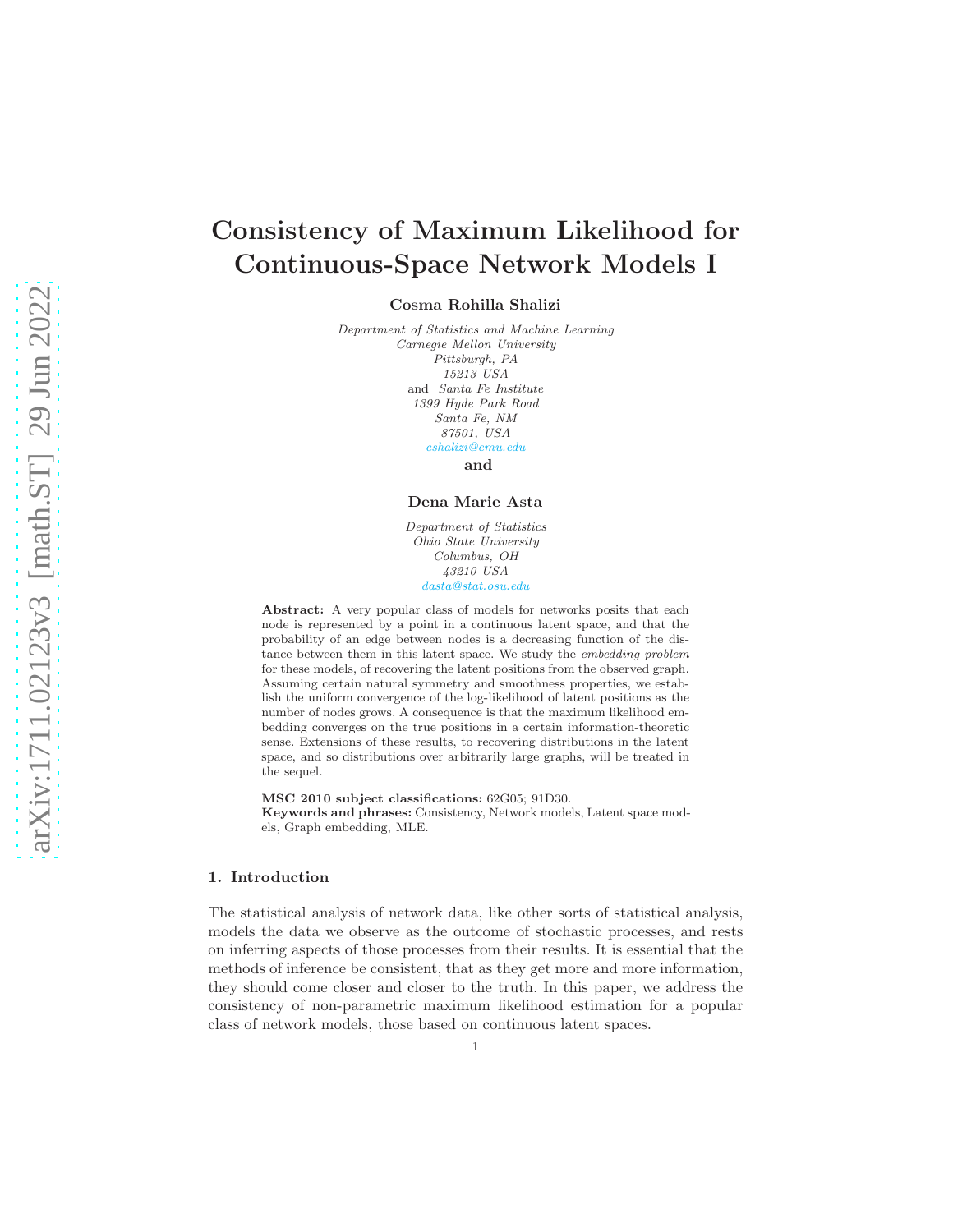In these models, every node in the network corresponds to a point in a latent, continuous metric space, and the probability of an edge or tie between two nodes is a decreasing function of the distance between their points in the latent space. These models are popular because they are easily interpreted in very plausible ways, and often provide good fits to data. Moreover, they have extremely convenient mathematical and statistical properties: they lead to exchangeable, projectively-consistent distributions over graphs; the comparison of two networks reduces to comparing two clouds of points in the latent space, or even to comparing two densities therein; it is easy to simulate new networks from the estimated model for purposes of bootstrapping, etc. While the latent space has typically been taken to be a low-dimensional Euclidean space [\(Hoff, Raftery and Handcock](#page-16-0), [2002](#page-16-0)), recent work has suggested that in many applications it would be better to take the space to non-Euclidean, specifically negatively curved or hyperbolic [\(Krioukov et al.](#page-16-1), [2010;](#page-16-1) [Asta and Shalizi](#page-15-0), [2015\)](#page-15-0).

We can estimate continuous latent space models in the sense of an embedding: given an observed graph, we wish to work backwards the locations of the nodes in the latent space, i.e., to "embed" the graph in the latent space. The most straightforward method of embedding is a maximum likelihood estimator (MLE), treating the latent position of each node as a parameter (or vector of parameters). While it is straightforward to say that a good embedding should converge on the true coordinates as the number of nodes  $n \to \infty$ , making this mathematically precise is somewhat tricky. (We would, for example, need to define a metric on the space of embeddings of graphs of different sizes.) Instead, we prove the next best thing: that for continuous latent space models of sufficient symmetry and tameness, the distribution over graphs implied by the MLE converges, in normalized Kullback-Leibler (KL) divergence, to the distribution implied by the true embedding. That is, the MLE becomes statistically indistinguishable, in its observable consequences, from the truth. This is a consequence of a result we establish along the way, about the uniform convergence of normalized log-likelihoods to their expectation values (Theorem [4\)](#page-7-0); the rate of this uniform convergence upper-bounds the rate at which the MLE approaches the true embedding in KL divergence.

In the sequel in preparation, we combine our results about normalized loglikelihood with the construction of a specific class of metrics on growing sequences of embeddings, to establish a more conventional, coordinate-wise notion of consistency, and consistency for a subsequent estimator of the node density in the latent space.

Section §[2](#page-1-0) reviews background on continuous latent space models of networks. Section §[3](#page-3-0) states our main results, along with certain technical assumptions. All proofs, and a number of subsidiary results and lemmas, are deferred to Section §[4.](#page-7-1) In the Appendix, we note that our results generalize to mis-specified models.

# <span id="page-1-0"></span>2. Background

In many, though not all, network data-analysis situations, we have only one network — perhaps not even all of that one network — from which we nonetheless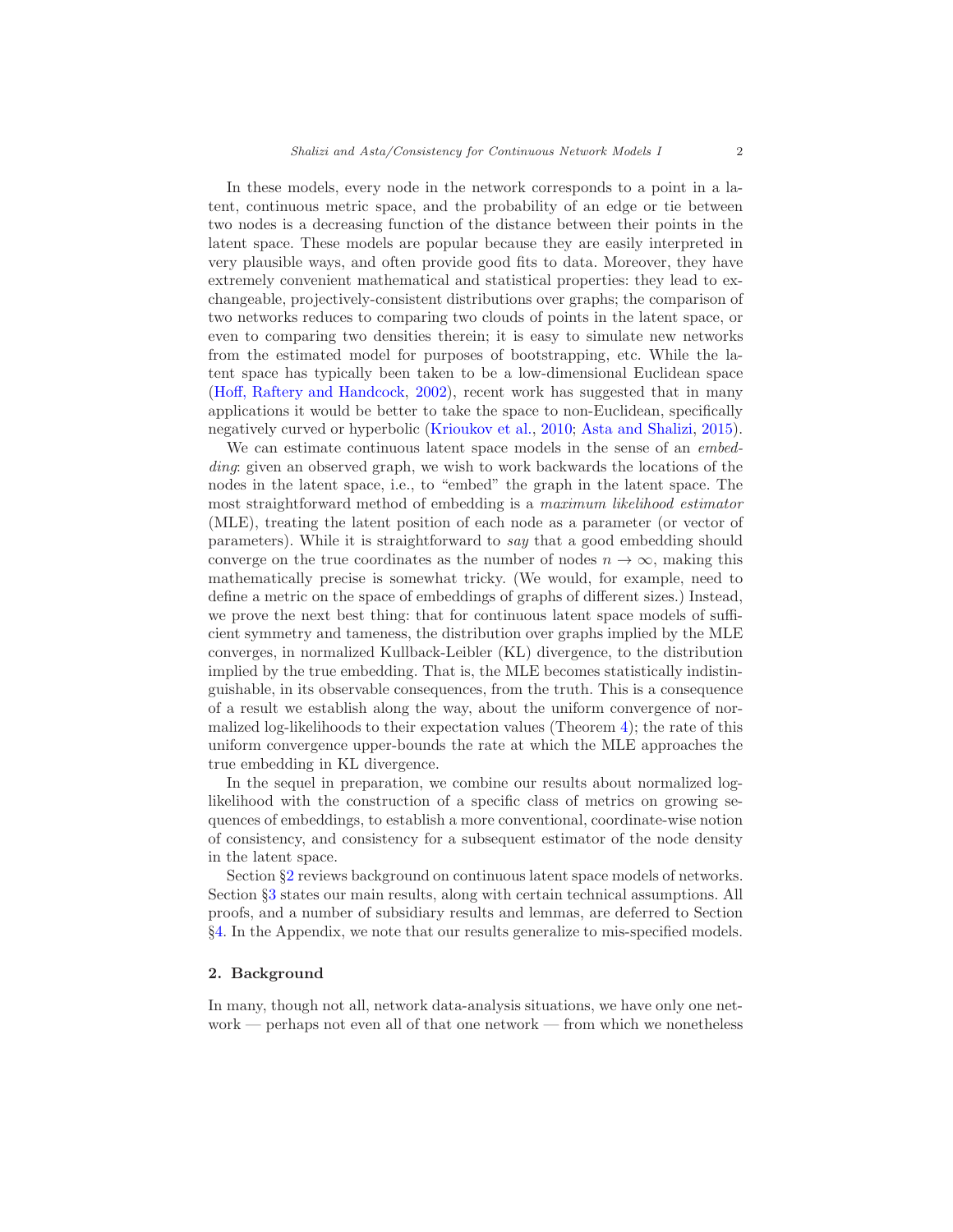want to draw inferences about the whole data-generating process. This clearly will require a law of large numbers or ergodic theorem to ensure that a single large sample is representative of the whole process. The network, however, is a single high-dimensional object whose every part is dependent on every other part. This is also true of time-series and spatial data, but there we can often use the fact that distant parts of the data should be nearly independent of each other. While general networks often exhibit such decay, networks in nature often lack a natural, exogenous sense of distance (in the technical, geometric sense) that explains such decay.

Continuous latent space (CLS) models are precisely generative models for networks which exhibit just such an exogenous sense of distance. Each node is represented as a location in a continuous metric space, the latent space. Conditional on the vector of all node locations, the probability of an edge between two nodes is a decreasing function of the distance between their locations, and all edges are independent. Generative models for networks for which the existence of different edges is conditionally independent with respect to some latent quantity  $\mu$  are common; however CLS models, at least as taken in this paper, are distinguished by the particular geometric form that  $\mu$  takes.

As mentioned above, the best-known CLS model for social networks is that of [Hoff, Raftery and Handcock](#page-16-0) [\(2002\)](#page-16-0), where the metric space is taken to be Euclidean, and node locations are assumed to be drawn iidly from a Gaussian distribution. In random geometric graphs [\(Penrose,](#page-16-2) [2003\)](#page-16-2), the locations are drawn iidly from a distribution on a metric space possibly more general than Euclidean space and the probabilities of connecting edges are either 0 or 1 based on a threshold.

As also mentioned above, there is more recent work which indicates that for some applications it would be better to let the latent space be negatively curved, i.e. hyperbolic [\(Albert, DasGupta and Mobasheri,](#page-15-1) [2014;](#page-15-1) [Kennedy, Narayan and Saniee](#page-16-3), [2013;](#page-16-3) [Krioukov et al.,](#page-16-1) [2010](#page-16-1)). Mathematically, this is because many real networks can be naturally embedded into such spaces. More substantively, many real-world networks show highly skewed degree distributions, very short path lengths, a division into a core and peripheries where short paths between peripheral nodes "bend back" towards the core, and a hierarchical organization of clustering. Thus if the latent space is chosen to be a certain hyperboloid, one naturally obtains graphs exhibiting all these properties [\(Krioukov et al.,](#page-16-1) [2010\)](#page-16-1).

The CLS models we have mentioned so far have presumed that node locations follow tractable, parametric families in the latent space. This is mathematically inessential — many of the results carry over perfectly well to arbitrary densities — and scientifically unmotivated. Because CLS models may need very different spaces depending on applications, we investigate consistency of nonparametric estimation for them at a level of generality which abstracts away from many of the details of particular spaces and their metrics.

To the best of our knowledge, there are no results in the existing literature on the consistency of embedding for CLS models where edge probabilties vary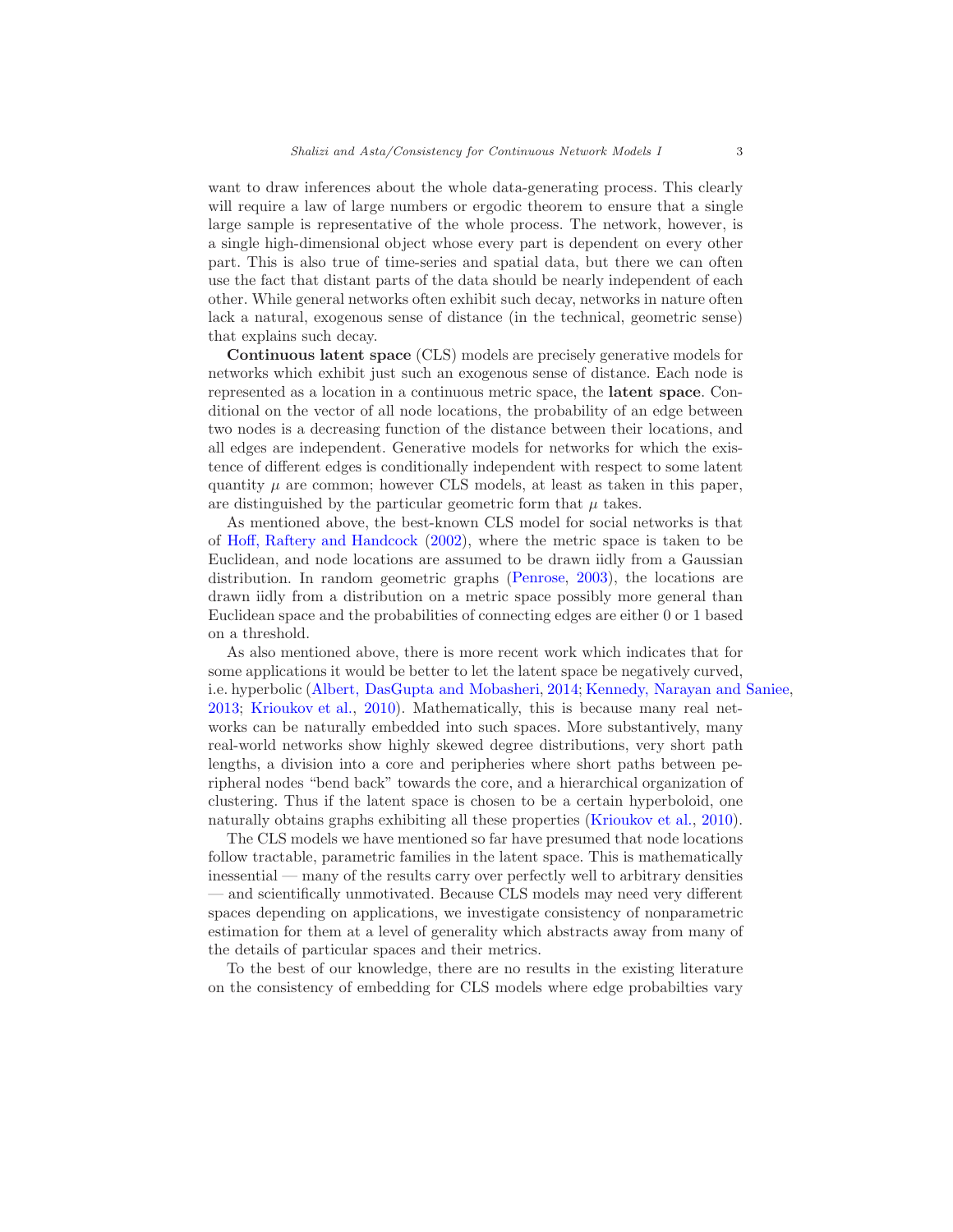continuously with distance<sup>[1](#page-3-1)</sup>.

## <span id="page-3-0"></span>3. Geometric Network Inference

Our goal is to show that when the continuous latent space model is sufficiently smooth, and the geometry of the latent space is itself sufficiently symmetric, then the maximum-likelihood embedding of a graph converges, in normalized Kullback-Leibler divergence, to the true locations of the nodes (Theorem [4\)](#page-7-0). As an intermediate step, we show the uniform convergence of normalized loglikelihoods on their expectation values, at an explicit rate, which also gives us the rate of KL convergence of the MLE on the truth. All proofs are postponed to §[4.](#page-7-1)

## 3.1. Setting and Conventions

We consider only simple, undirected, unlabeled graphs; we will write a random graph as  $G$ , and will sometimes abuse notation to also write  $G$  for the adjacency matrix, so that  $G_{pq} = G_{qp} = 1$  if there is an edge between nodes p and q, and  $= 0$  otherwise.

All random graphs  $G$  in this paper have conditionally independent edges; that is, we assume for each G, there exists a random quantity  $\mu$  such that  $G | \mu$ has independently distributed edges. A continuous latent space model assumes that  $\mu$  has a certain geometric nature, which will be defined in the succeeding paragraphs.

All the metrics of metric spaces will be denoted by *dist*; context will make clear which metric dist is describing. Our model for generating random graphs begins with a metric measure space  $M$ , a metric space equipped with a Borel measure, and the corresponding group  $isom(M)$  of measure-preserving isometries  $M \cong M$ . Every node is located at (equivalently, "represented by" or "labeled with") a point in M,  $x_i$  for the i<sup>th</sup> node; the location of the first n nodes is  $x_{1:n} \in M^n$ , and a countable sequence of locations will be  $x_{1:\infty}$ . For each n, there is a non-increasing link function  $w_n : [0, \infty) \mapsto [0, 1]$ , and nodes i and j are joined by an edge with probability  $w_n(dist(x_i, x_j))$ . By a *latent space*  $(M, w_{1:\infty})$ , we will mean the combination of M and a sequence  $w_{1:\infty}$  of link functions  $w_1, w_2, \ldots$  When the latent space is understood, we write  $\text{graph}_n(x_{1:n})$ for the distribution of a random graph on n vertices located at  $x_{1:n}$ . Thus in the particular case  $G = \text{graph}_n(x_{1:n})$ , we have  $\mu = x_{1:n}$ .

<span id="page-3-1"></span><sup>1</sup>Computationally-tractable and consistent embedding algorithms exist for some kinds of random geometric graph where edges are deterministically present between sufficientlyclose nodes and otherwise deterministically absent [\(Dani et al.](#page-15-2), [2021](#page-15-2)), but they rely crucially on deterministic links, and their statistical efficiency is unknown. Uniform consistency for variants of these sorts of CLS models, such as random dot product graphs (RDPG) [Young and Scheinerman](#page-16-4) [\(2007](#page-16-4)), have been well established (c.f. [Athreya et al.](#page-15-3) [\(2017](#page-15-3))); the inherently linear algebraic methods used to develop estimators and consistency results in the RDPG setting do not seem portable in the metric setting.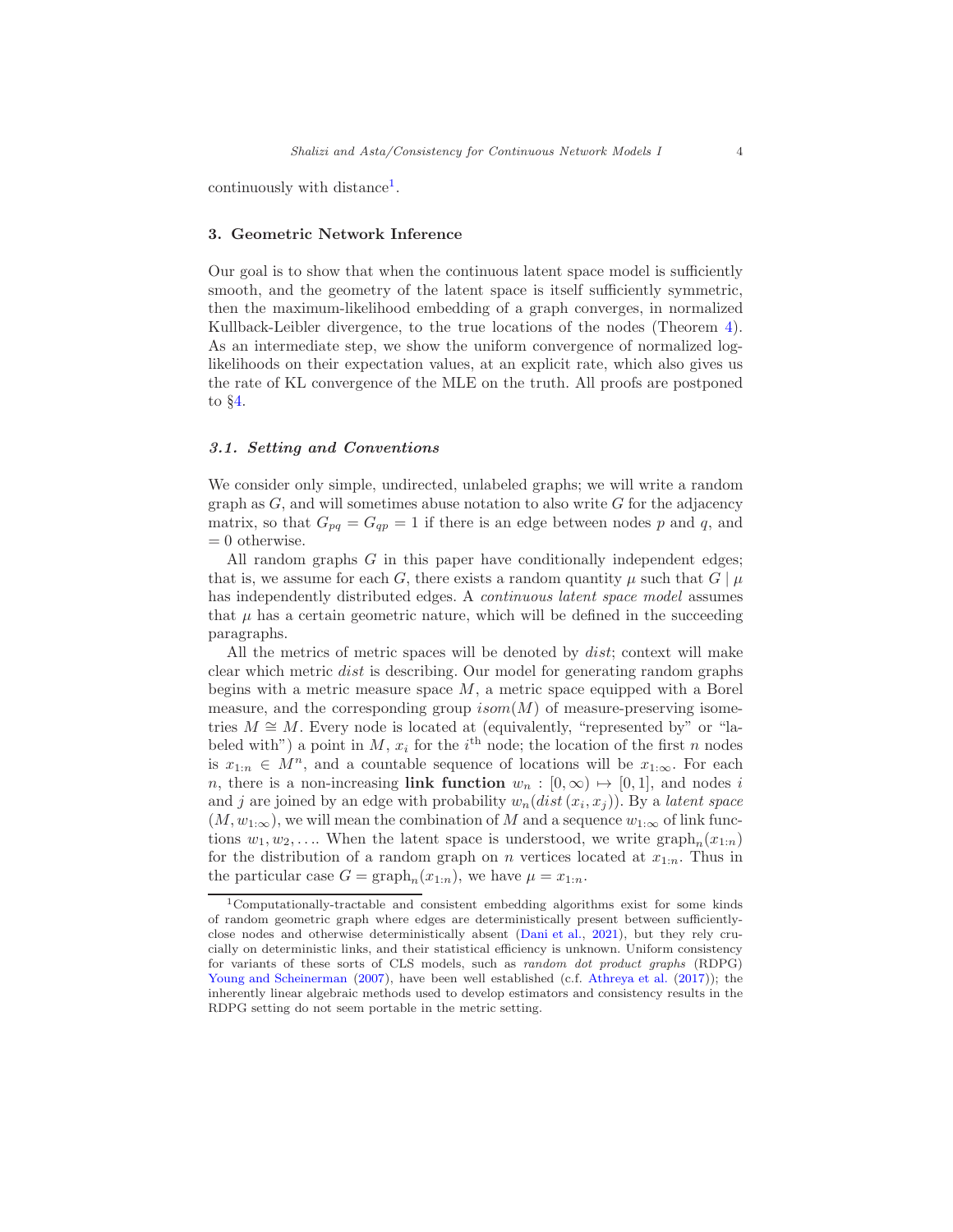It is clear that for any  $\phi \in isom(M)$ , we have for every n,

$$
\text{graph}_n(x_{1:n}) \stackrel{d}{=} \text{graph}_n(\phi(x_{1:n}))\tag{3.1}
$$

Accordingly, we will use  $[x_{1:n}]$  to indicate the equivalence class of *n*-tuples in  $M^n$  carried by isometries to  $x_{1:n}$ ; the metric on M extends to these isometry classes in the natural way,

$$
dist([x_{1:n}], [y_{1:n}]) = \inf_{\phi \in isom(M)} \sum_{i=1}^{n} dist(x_i, \phi(y_i)) .
$$
 (3.2)

We cannot hope to find  $x_{1:n}$  by observing the graph it leads to, but we can hope to identify  $[x_{1:n}].$ 

**Conventions** When n and m are integers,  $n \leq m, n : m$  will be the set  ${n, n+1,..., m-1, m}$ . Unless otherwise specified, all limits will be taken as  $n \to \infty$ . All probabilities and expectations will be taken with respect to the actual generating distribution of G.

#### 3.2. Axioms on the generative model

We recall that a metric space M is  $k$ -homogeneous if every isometry between finite submetric spaces each of size  $k$  of  $M$  extends to an isometry on  $M$ , an isometry  $M \to M$ . There we call a metric space  $M \infty$ -homogeneous if every isometry between finite submetric spaces of M extends to an isometry on M. The literature takes homogeneous to usually mean 1-homogeneous but to sometimes to mean  $\infty$ -homogeneous. Motivating examples are Euclidean space  $\mathbb{R}^d$  and the *Poincaré Halfplane*  $\mathbb{H}_2$ , described in §[3.3.](#page-5-0) Almost any example of a metric space with a single "singularity"  $x_1$ , such as a "figure 8," is not 1-homogeneous; for a close enough point  $x_2$ , there are also points  $x_3, x_4$  such that  $dist(x_1, x_2) =$  $dist(x_3, x_4)$ , but intuitively there cannot be any isometry carrying a singularity to a non-singularity. An example of a metric space that is 1-homogeneous but not ∞-homogeneous is the orientable surface of infinite genus.

Identifiability of graph distributions determined by certain CLS models is possible. We define such CLS models below.

**Definition 1.** A latent space  $(M, w_{1:\infty})$  is regular when:

- 1. M is a complete  $\infty$ -homogeneous Riemannian manifold;
- 2. The group of isometries on M has only finitely-many connected components;
- <span id="page-4-0"></span>3. The function  $w_n$  is injective and smooth for each n; and
- 4. The sequence  $w_{1:\infty}$  satisifes  $-v_n \leq \log \mathrm{i} t w_n(\mathrm{dist}(x, y)) \leq v_n$  for some  $v_n \in o(\sqrt{n}).$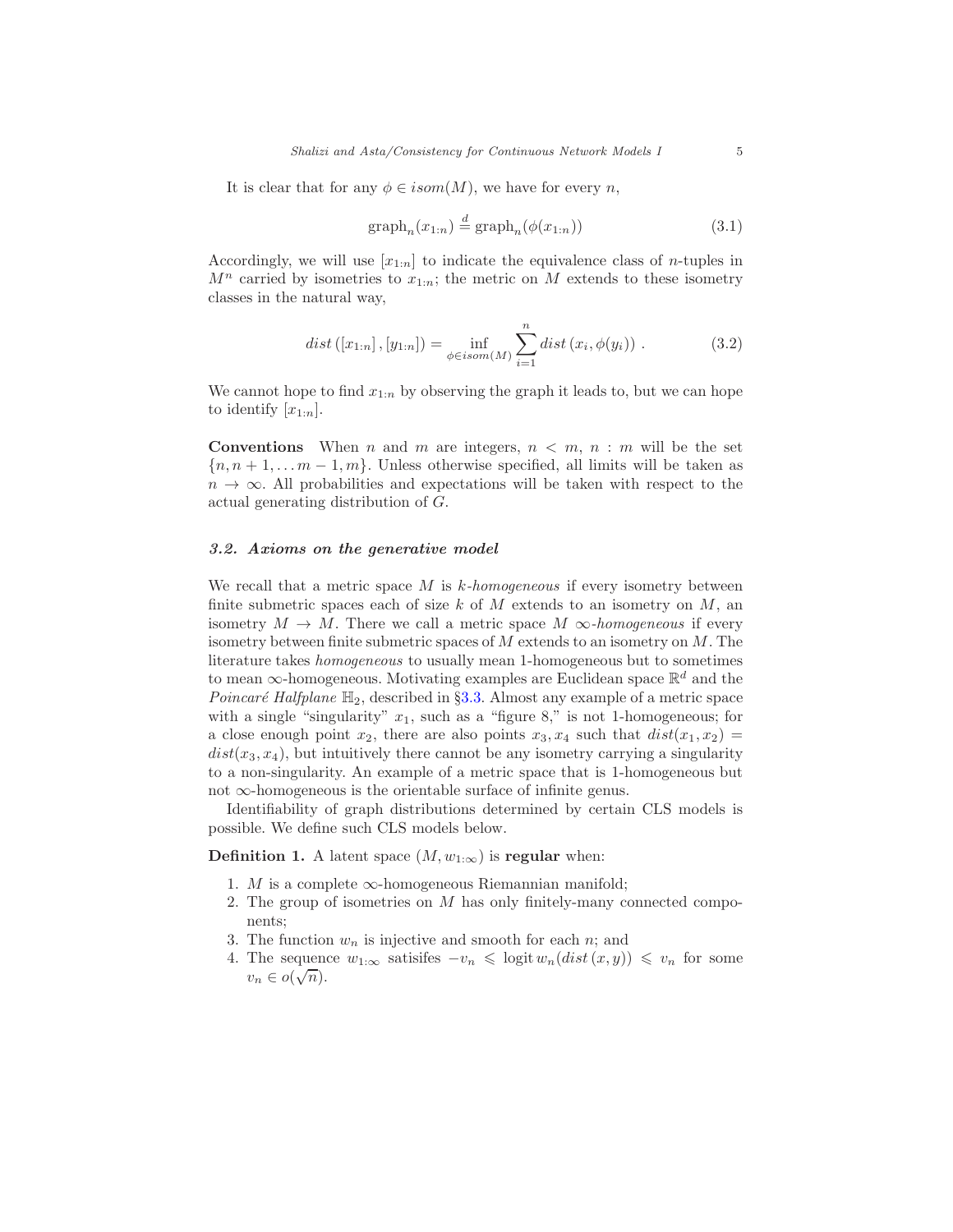<span id="page-5-3"></span>**Proposition 2.** The metric spaces  $\mathbb{R}^d$  and  $\mathbb{H}_2$  satisfy points (1) and (2) of Definition [1](#page-4-0) with

<span id="page-5-2"></span>
$$
B_{\mathbb{H}_2}=B_{\mathbb{R}^d}=2.
$$

where  $B_M$  denotes the number of connected components of the group of isometries on a metric space M.

Demanding that  $v_n = o(\sqrt{n})$  is done with an eye towards the needs of the proofs in §[4.](#page-7-1) Some common examples of link functions (cf. [\(Krioukov et al.,](#page-16-1) [2010\)](#page-16-1)) include the following two kinds:

$$
w_n(t) = \begin{cases} 1 & t \le \ln n \\ 0 & t > \ln n \end{cases} \quad w_n(t) = \frac{1}{1 + e^{(T_n^{-1}/2)(t - \ln n)}}\tag{3.3}
$$

The first sort defines a graph where edges are deterministically present between sufficiently-close nodes, and deterministically absent between more distant nodes. The second sort, in which the sequence of  $T_n$ s are fixed temper*ature* parameters; the higher the temperature  $T_n$ , the closer the link function is to a constant probability  $\frac{1}{2}$ . The determinism of the first kind violates logit-boundedness. The second kind satisfies logit-boundedness when  $T_n \in$  $o((\ln n)n^{-1/2})$  and  $t \leq \ln n$ ; in that case

logit 
$$
\frac{1}{1 + e^{(T_n^{-1}/2)(t - \ln n)}} = -(T_n^{-1}/2)(t - \ln n) \in o(\sqrt{n})
$$

By extension, a CLS model is regular when  $(M, w_{1:\infty})$  is. The proof of the following proposition, a straightforward consequence of  $\infty$ -homogeneity and injectivity of the link functions, is omitted.

<span id="page-5-1"></span>Proposition 3. For regular CLS model

$$
\text{graph}_n(x_{1:n}) \stackrel{d}{=} \text{graph}_n(y_{1:n}) \iff [x_{1:n}] = [y_{1:n}] \quad n = 1, 2, \dots \tag{3.4}
$$

Theorem [3](#page-5-1) lets us identify graph distributions of the form  $\text{graph}_n(x_{1:n})$  with isometry classes  $[x_{1:n}].$ 

# <span id="page-5-0"></span>3.3. An example in the literature

Latent spaces of the form

 $(\mathbb{H}_2, w_n)$ .

where  $\mathbb{H}_2 = \{z \in \mathbb{C} \mid Im(z) > 0\}$  is the *Poincaré halfplane* with metric

$$
dz = y^{-2} dx dy
$$

were introduced [\(Krioukov et al.,](#page-16-1) [2010\)](#page-16-1) to model networks in nature with treelike characteristics (e.g. the internet). With the first link function defined in [\(3.3\)](#page-5-2), regularity is violated in multiple ways; the link functions are not logitbounded as noted earlier, but also the link functions are neither smooth nor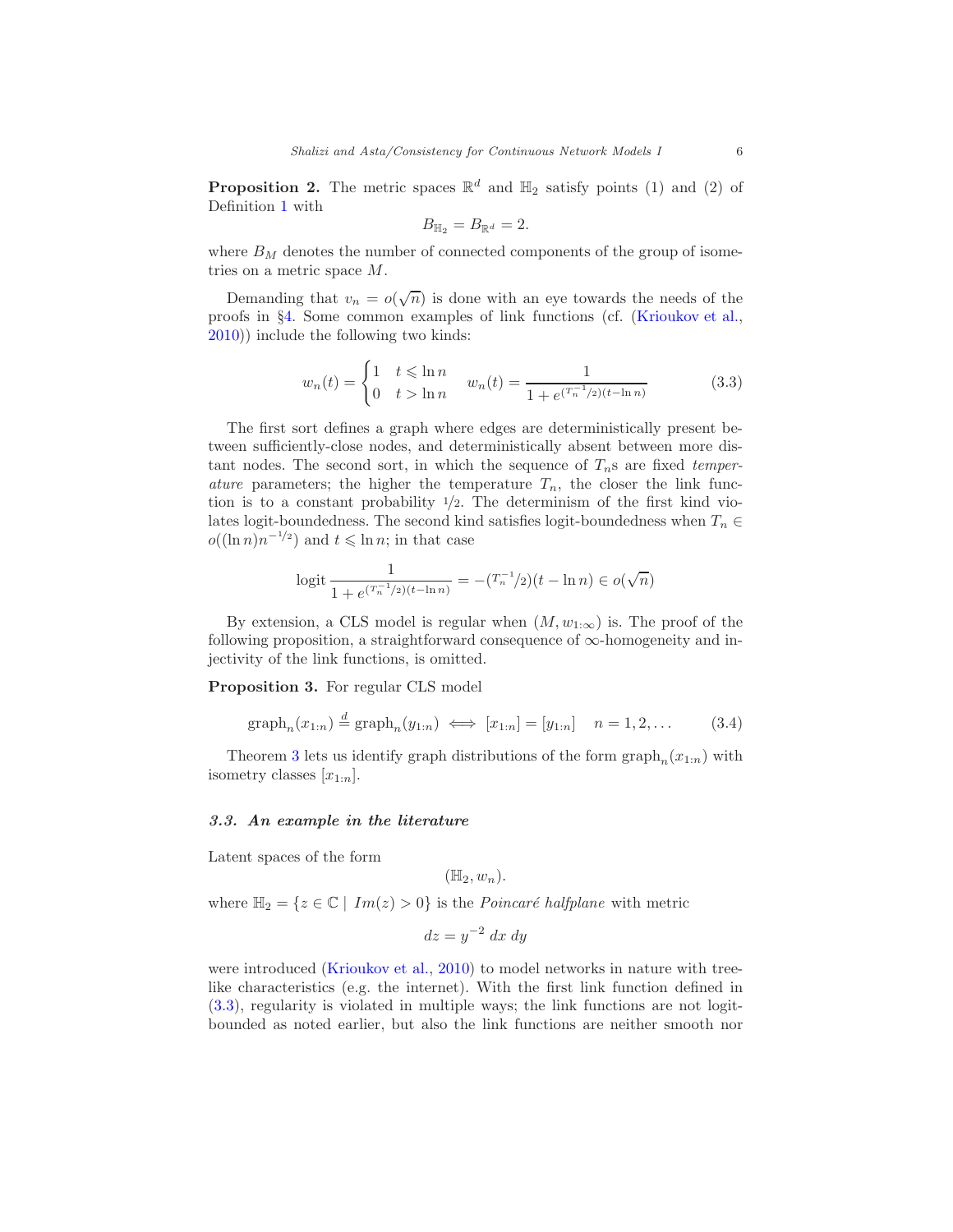injective. With the second set of  $w_n$ 's in [\(3.3\)](#page-5-2), with temperature parameters  $T_n \in$  $o(\sqrt{n}^{-1})$ , the CLS model is regular. Such CLS models have been shown to model salient for both large-scale and small-scale properties of various sorts of social networks [Smith, Asta and Calder](#page-16-5) [\(2019\)](#page-16-5), building on work of [Krioukov et al.](#page-16-1)  $(2010).$  $(2010).$ 

# 3.4. Estimation

Given a latent space model  $(M, w_{1:\infty})$  and an n-node graph G, the likelihood  $\mathcal{L}(x_{1:n}; G)$  of observing coordinates  $x_{1:n} \in M^m$  is given as the product of edge probabilities<sup>[2](#page-6-0)</sup>:

$$
\mathcal{L}(x_{1:n};G) \equiv \prod_{p=1}^{n} \prod_{q \neq p} w_n (dist \, x_p x_q)^{G_{pq}} (1 - w_n (dist \, x_p x_q))^{1 - G_{pq}}
$$

A maximum likelihood (ML) *embedding* of an *n*-node graph  $G$  into  $M$  is

<span id="page-6-1"></span>
$$
\hat{x}_{1:n} = \underset{x_{1:n} \in M^n}{\text{argmax}} \mathcal{L}(x_{1:n}; G) \tag{3.5}
$$

Taking logs and dividing by the number of summands, we obtain the normalized log-likelihood  $\ell(x_{1:n}; G)$  of observing coordinates  $x_{1:n} \in M^m$  by:

$$
\ell(x_{1:n};G) = \frac{1}{n(n-1)} \left( \sum_{(p,q)\in G} \log (w_n(dist(x_p, x_q))) + \sum_{(p,q)\notin G} \log (1 - w_n(dist(x_p, x_q))) \right)
$$
\n(3.6)

As usual, when there is no ambiguity about the graph G providing the data, we will suppress that as an argument, writing  $\ell(x_{1:n})$ .

Taking expectations with respect to the actual graph distribution of a random graph  $G$  having  $n$  nodes, we define the expected normalized log-likelihood by

$$
\overline{\ell}(x_{1:n}) = \mathbb{E}_G[\ell(x_{1:n}; G)],\tag{3.7}
$$

As we review in Sec. [4.2,](#page-8-0) well-known results from information theory show that  $-\overline{\ell}(x_{1:n})$  can always be decomposed into the sum of two non-negative terms,  $-\overline{\ell}(x_{1:n}) = H + D(x_{1:n}).$  Here the first term, the "source entropy rate" H, captures the inherent stochasticity of the data source. The second term, the "divergence rate"  $D(x_{1:n})$ , measures the distance, or rather the normalized Kullback-Leibler divergence, between that true distribution and  $\text{graph}_n(x_{1:n})$ . Among other properties,  $D(x_{1:n})$  controls the power of any hypothesis test to distinguish graph<sub>n</sub> $(x_{1:n})$  from the true distribution. This divergence is minimized by  $x_{1:n} = x_{1:n}^*$ ; when the model is well-specified,  $D(x_{1:n}^*) = 0$ .

We are now in a position to state our main results.

<span id="page-6-0"></span><sup>&</sup>lt;sup>2</sup>In this expression, every dyad appears twice, once as  $p, q$ ) and again as  $(q, p)$ , but, since G is undirected, contributing the same factor to the likelihood each time. This is thus the square of another possible likelihood which counted each dyad only once. This will make no difference to the analysis, apart from needing to track a factor of 2 through our results.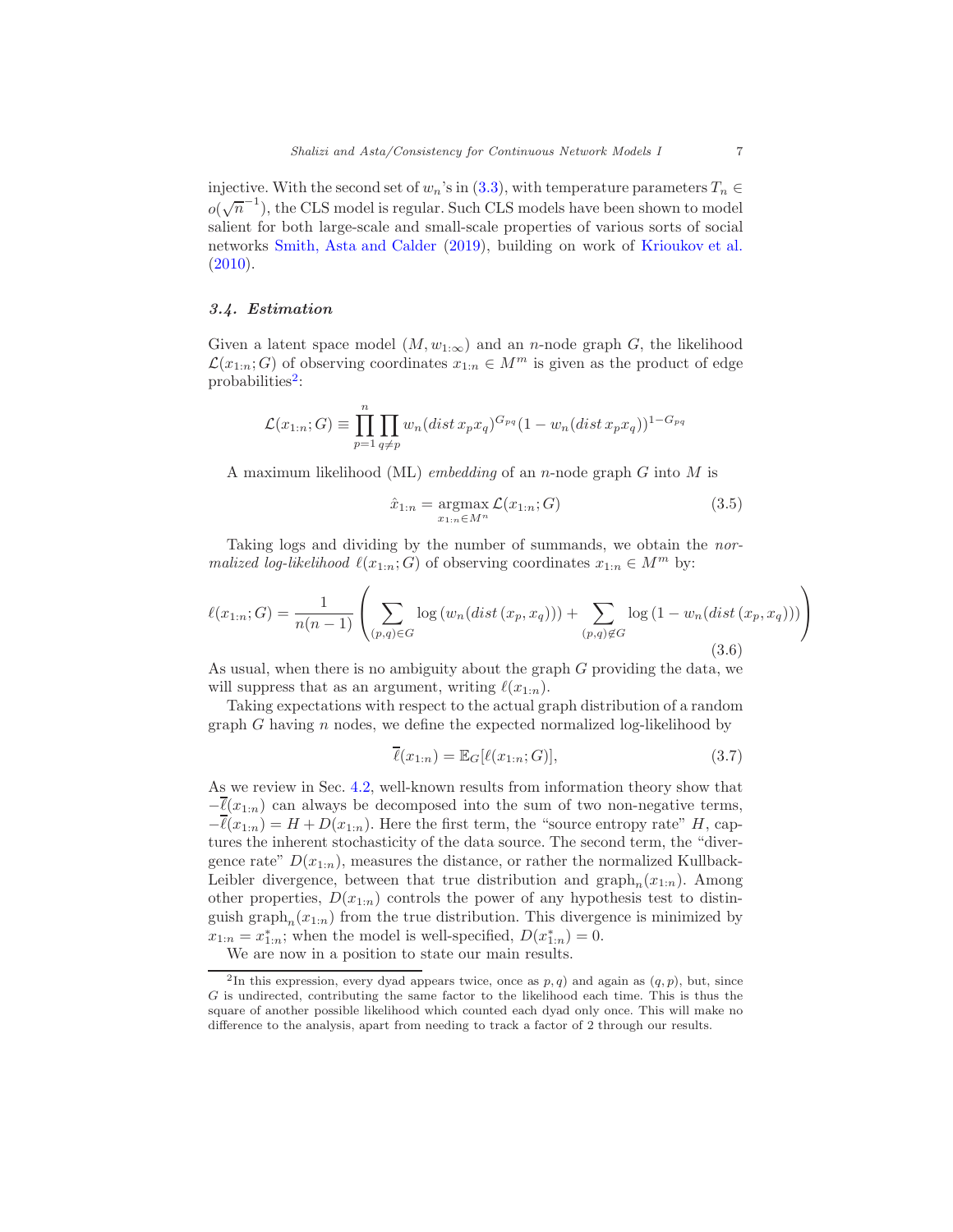<span id="page-7-0"></span>Theorem 4. Suppose that the CLS model is regular. Then

$$
\Gamma_n \equiv \sup_{x_{1:n}} |\ell(x_{1:n}) - \overline{\ell}(x_{1:n})| \stackrel{P}{\to} 0
$$

<span id="page-7-2"></span>**Corollary 5.** Suppose that the CLS model is regular, and  $G \sim \text{graph}_n x_{1:n}^*$ . Then

$$
D(\hat{x}_{1:n}) - D(x_{1:n}^*) \le 2\Gamma_n \stackrel{P}{\to} 0
$$

## <span id="page-7-1"></span>4. Proofs

This section furnishes proofs of main results about networks. We can sketch the general approach as follows. We show that the expected log-likelihood achives its maximum precisely at the true coordinates up to isometry (Lemma [6\)](#page-8-1). We then show that (in large graphs) the log-likelihood  $\ell(x_{1:n})$  is, with arbitrarily high probability, arbitrarily close to its expectation value for each  $x_{1:n}$  (Lemmas [9](#page-11-0) and [10\)](#page-11-1). We then extend that to a uniform convergence in probability, over all of  $M^n$  (Theorem [4\)](#page-7-0). To do so, we need to bound the richness (*pseudo*-dimension [\(Anthony and Bartlett](#page-15-4), [1999](#page-15-4), §11), a continuous generalization of VC dimension) of the family of log-likelihood functions (Theorem [8\)](#page-10-0), which involves the complexity of the latent space's geometry, specifically of its isometry group  $isom(M)$ . Having done this, we have shown that the MLE also has close to the maximum expected log-likelihood. We emphasize this because the expected log-likelihood has a natural information-theoretic interpretation in terms of divergence from the truth (Eq. [4.3](#page-8-2) below).

#### 4.1. Notation

Before we dive into details, we first introduce some additional notation for our proofs. We will use  $G$  for both a (random or deterministic) graph and its adjacency matrix.

We fix the latent space as  $(M, w_{1:\infty})$ . For brevity, define

$$
\lambda_n(x_p, x_q) \equiv \text{logit} \, w_n(\text{dist} \, (x_p, x_q)) \,. \tag{4.1}
$$

As usual with binary observations, we can rewrite [\(3.6\)](#page-6-1) so that the sum is taken over all pairs of distinct  $(p, q)$  and then replace each summand by log  $(1 - w_n(dist(x_n, x_q)))$ +  $G_{pq}\lambda_n(x_p, x_q)$ . This brings out that the only data-dependent (and hence random) part of  $\ell$  is linear in the entries of the adjacency matrix, and in the logit transform of the link-probability function. As usual, when there is no ambiguity about the graph G providing the data, we will suppress that as an argument, writing  $\ell(x_{1:n})$ . We write the class of log-likelihood functions as  $\mathcal{L}_n$ .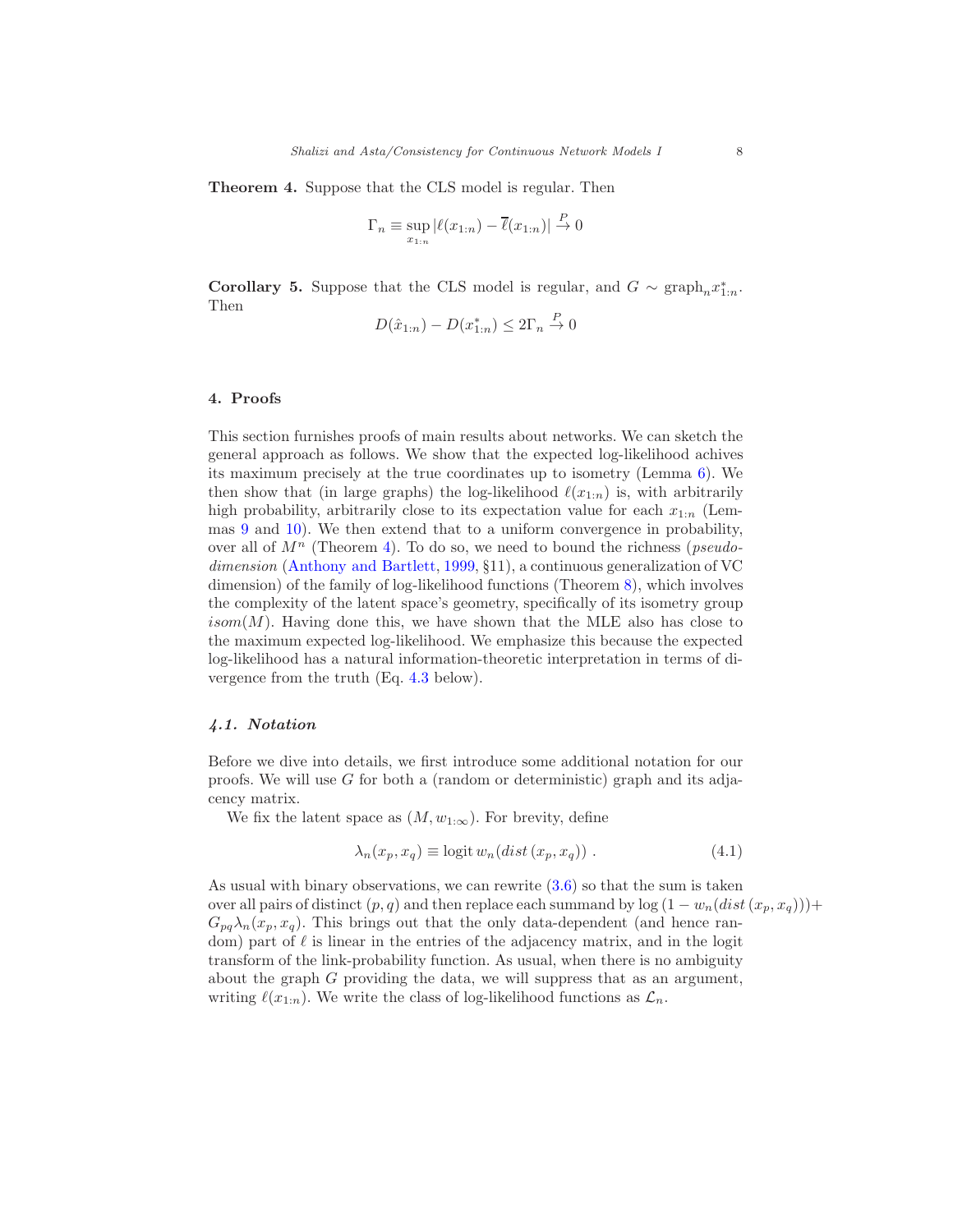## <span id="page-8-0"></span>4.2. Information Theory

Recall the definition of expected normalized log-likelihood from Eq. [\(4.2\)](#page-8-3):

Taking expectations with respect to the actual graph distribution of a random graph G having  $n$  nodes, we define the expected normalized log-likelihood (the cross-entropy; [Cover and Thomas 2006](#page-15-5), ch. 2) by

<span id="page-8-3"></span>
$$
\overline{\ell}(x_{1:n}) = \mathbb{E}_G[\ell(x_{1:n}; G)],\tag{4.2}
$$

where the expectation is taken with respect to the random graph  $G$  (and not the random graph G conditioned on some random equantity  $\mu$  making the edges independent.) For notational convenience, set

$$
\pi_{pq}(a) = Pr(G_{pq} = a | x_p, x_q)
$$
  

$$
\pi_{pq}^*(a) = Pr(G_{pq} = a | x_p^*, x_q^*)
$$

(so that  $\pi_{pq}(1) = w_n(x_p, x_q)$  and  $\pi_{pq}^*(1) = w_n(x_p^*, x_q^*).$ ) Then

$$
\overline{\ell}(x_{1:n}) = \frac{1}{n(n-1)} \sum_{1 \le p < q \le n} \sum_{a \in \{0,1\}} \pi_{pq}^*(a) \log \pi_{pq}(a).
$$

In information theory [\(Cover and Thomas](#page-15-5), [2006,](#page-15-5) ch. 2), this quantity is known as the (normalized) cross-entropy, and we know that

$$
- \sum_{a \in \{0,1\}} \pi_{pq}^*(a) \log \pi_{pq}(a) = H[\pi_{pq}^*] + D(\pi_{pq}^* || \pi_{pq}),
$$

as the left side is the cross-entropy of the distribution  $\pi_{pq}$  with respect to the distribution  $\pi_{pq}^*$  and the right side is the sum of ordinary entropy H with the Kullback-Leibler divergence D. Since both entropy and KL divergence are additive over independent random variables [\(Cover and Thomas](#page-15-5), [2006,](#page-15-5) ch. 2) like  $G_{pq}$ , we have<sup>[3](#page-8-4)</sup>, defining  $H[\pi^*]$  and  $D(\pi^*||\pi)$  in the obvious ways,

<span id="page-8-2"></span>
$$
-\overline{\ell}(x_{1:n}) = H[\pi^*] + D(\pi^* \| \pi)
$$
\n(4.3)

Unsurprisingly,  $\ell$  achieves a maximum at the (isometry class of) the true coordinates<sup>[4](#page-8-5)</sup>.

<span id="page-8-1"></span>**Lemma 6.** For  $\infty$ -homogeneous M and  $G \sim \text{graph}_n(x_{1:n}^*)$ ,

$$
[x_{1:n}^*] = \underset{x_{1:n} \in M^n}{\operatorname{argmax}} \overline{\ell}_{norm}(x_{1:n}) .
$$

<span id="page-8-4"></span><sup>3</sup>The decomposition of expected log-likelihood into a entropy term which only involves the true distribution of the data, plus a KL divergence, goes back to at least [Kullback](#page-16-6) [\(1968](#page-16-6)).

<span id="page-8-5"></span><sup>&</sup>lt;sup>4</sup>The statement and proof of the following lemma presume that the model is well-specified. If the model is mis-specified, then  $\inf_{x_{1:n}} D(\pi^* || \pi)$  is still well-defined, and still defines the value of the supremum for  $\bar{\ell}$ . The pseudo-true parameter value would be one which actually attained the infimum of the divergence [\(White](#page-16-7), [1994](#page-16-7)). This, in turn, would be the projection of  $\pi^*$  on to the manifold of distributions generated by the model [\(Amari et al.,](#page-15-6) [1987](#page-15-6)). All later invocations of Lemma [6](#page-8-1) could be replaced by the assumption merely that this pseudo-truth is well-defined.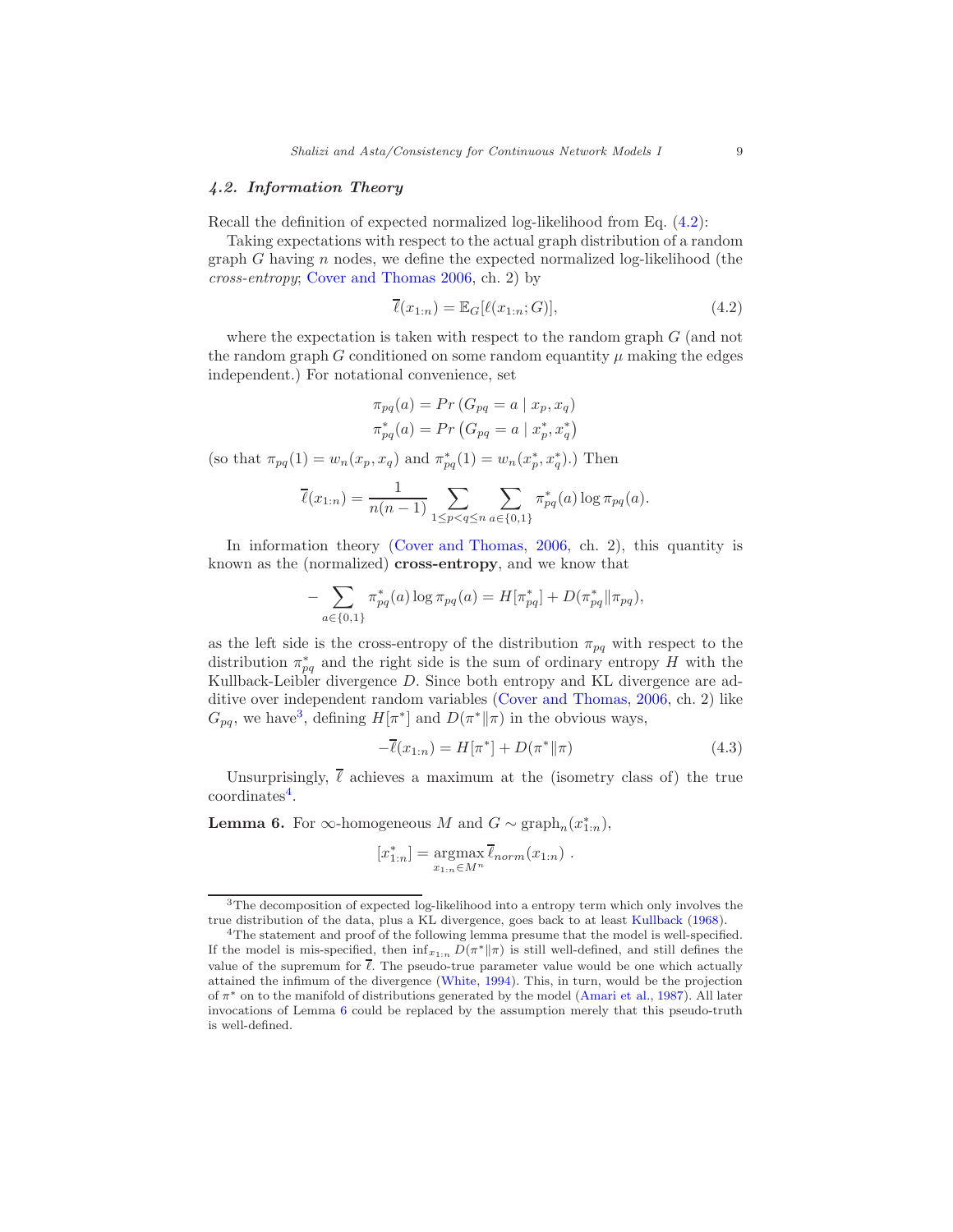Proof. Letting H and D respectively denote entropy and KL divergence as in [\(4.3\)](#page-8-2),  $D(\pi^*||\pi) \ge 0$ , with equality if and only if  $\pi^* = \pi$ . Therefore we have that the divergence-minimizing  $\pi$  must be the distribution over graphs generated by some  $x_{1:n} \in [x_{1:n}^*]$ , and conversely that any parameter vector in that isometry class will minimize the divergence. The lemma follows from [\(4.3\)](#page-8-2).  $\Box$ 

## <span id="page-9-1"></span>4.3. Geometric Complexity of Continuous Spaces

For various adjacency matrices  $G^1, G^2$ , etc., let us abbreviate  $\ell(x_{1:n}; G^i)$  as  $\ell^{i}(x_{1:n})$  (following [Anthony and Bartlett 1999,](#page-15-4) p. 91). Let us pick r different adjacency matrices  $G^1, \ldots, G^r$ , and set  $\psi(x_{1:n}) = (\ell^1(x_{1:n}), \ldots, \ell^r(x_{1:n}))$ . We will be concerned with the geometry of the level sets of  $\psi$ , i.e., the sets defined by  $\psi^{-1}(c)$  for  $c \in \mathbb{R}^r$ . We say that a function  $\psi : M^n \to \mathbb{R}^r$  has **has fibers** with uniform bound B on the number of path-components if  $\psi^{-1}(x)$ has at most  $B$  path-components, equivalence classes of points where two points are equivalent if there is a path in  $\psi^{-1}(x)$  connecting them, for each  $x \in \mathbb{R}^r$ .

**Proposition 7.** Suppose that all functions in  $\mathcal{L}_n$  are jointly continuous in their d parameters almost everywhere, and that  $\mathcal{L}_n$  has fibers with uniform bound B on the number of path-components. Then the growth function of  $\mathcal{L}_n$ , i.e., the maximum number of ways that  $m \geq d$  data points  $G^1, \ldots, G^m$  could be dichotomized by thresholded functions from  $\mathcal{L}_n$ , is at most

<span id="page-9-0"></span>
$$
\Pi(m) \le B \left(\frac{em}{d}\right)^d \tag{4.4}
$$

Thus the pseudo-dimension of  $\mathcal{L}_n$  is at most  $2 \log_2 B + 2d \log_2 2/\ln 2$ .

Proof. The inequality [\(4.4\)](#page-9-0) is a simplification of Theorem 7.6 of [Anthony and Bartlett](#page-15-4) [\(1999,](#page-15-4) p. 91), which allows for sets to be defined by k-term Boolean combinations of thresholded functions from  $\mathcal{L}_n$ . (That is, the quoted bound is that of the theorem with  $k = 1$ .) Moreover, while Theorem 7.6 of [Anthony and Bartlett](#page-15-4) [\(1999\)](#page-15-4) assumes that all functions in  $\mathcal{L}_n$  are  $C^d$ , the proof (*op. cit.*, sec. 7.4) only requires continuity in the simplified setting  $k = 1$ .

For any class of sets with VC dimension  $v < \infty$ , the growth function is polynomial in  $m, \Pi(m) \leq (em/v)^{v}$  [\(Anthony and Bartlett,](#page-15-4) [1999,](#page-15-4) Theorem 3.7, p. 40), and, conversely, if  $\Pi(m) < 2<sup>m</sup>$  for any m, then the class of sets has VC dimension at most m. Since Eq. [4.4](#page-9-0) shows that  $\Pi(m)$  grows only polynomially in m, the VC dimension must be finite. Comparing the  $O((m/d)^d)$  rate of Eq. [4.4](#page-9-0) to the  $O((m/v)^v)$  generic VC rate suggests  $v = O(d)$ , but it is desirable, for later purposes, to find a more exact result.

To do so, we find the least m where Eq. [4.4](#page-9-0) is strictly below  $2^m$ , and take the logarithm:

$$
B\left(\frac{em}{d}\right)^d < 2^m \tag{4.5}
$$

$$
\log_2 B + d \log_2 \frac{e}{d} + d \log_2 m \quad < \quad m \tag{4.6}
$$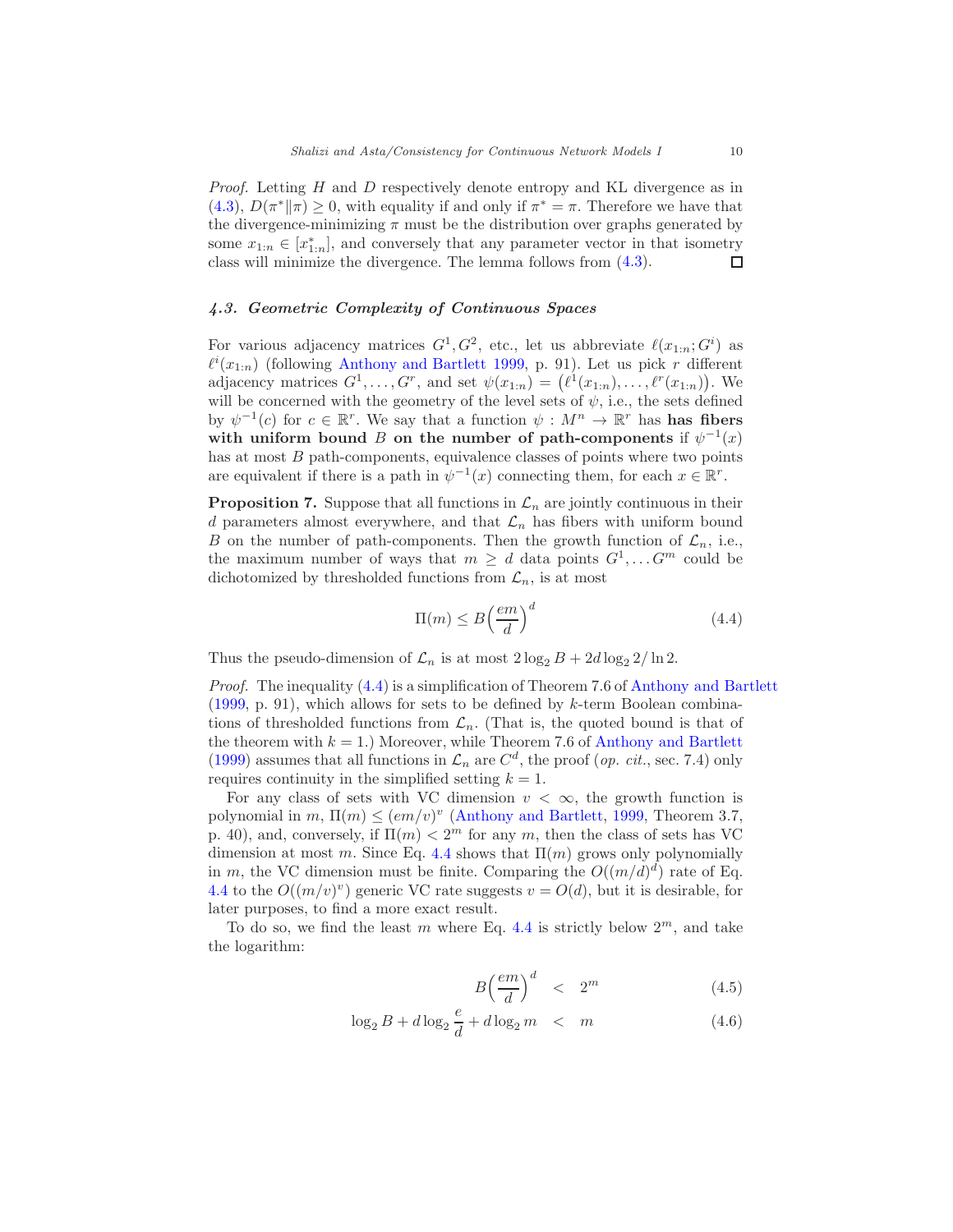Now, one can show that  $\log_2 m \leq \frac{m}{2d} + \log_2 \frac{2d}{e \ln 2}$  [\(Anthony and Bartlett,](#page-15-4) [1999,](#page-15-4) p. 91), so that

$$
\log_2 B + d \log_2 \frac{e}{d} + d \log_2 m \le \log_2 B + d \log_2 \frac{e}{d} + \frac{m}{2} + d \log_2 \frac{2d}{e \ln 2} \tag{4.7}
$$

and it will be sufficient for the right-hand side to be  $\lt m$ . This in turn is implied by

<span id="page-10-0"></span>
$$
2\log_2 B + 2d\log_2 \frac{2}{\ln 2} < m \tag{4.8}
$$

so this is an upper bound on the VC dimension of the subgraphs of  $\mathcal{L}_n$ , and so on the pseudo-dimension of  $\mathcal{L}_n$ .

Next we bound the complexity of log-likelihoods for certain latent spaces.

**Theorem 8.** If  $(M, w_{1:\infty})$  is regular, the pseudo-dimension of  $\mathcal{L}_n$  is at most

$$
2\log_2 B_M + 2n\dim M \log_2 2/\ln 2, \tag{4.9}
$$

where  $B_M$  is the number of path-components of the space of isometries on  $M$ .  $isom(M).$ 

*Proof.* By the fact that  $(M, w_{1:\infty})$  is smooth,  $\mathcal{L}_n$  is  $C^{\infty}$  in all its n dim M contin-uous parameters, so in applying Proposition [7,](#page-9-0) we may set  $d = n \dim M$ . Define  $\phi(x_{1:n};G)$  to be the function  $M^n \to \mathbb{R}^{n^2}$  sending a tuple  $x_{1:n}$  to the vector whose  $(pq)$ th coordinate, for  $1 \leq p, q \leq n$ , is  $dist(x_p, x_q)$ . Define  $T : \mathbb{R}^{n^2} \to \mathbb{R}^n$ by the rule

$$
T(y_1, y_2, \dots, y_{n^2}) = \frac{1}{n(n-1)} \sum_{1 \le p \le q \le n} y_{pq}.
$$

Note each  $\ell_{norm}(-;G) \in \mathcal{L}_n$  satisfies  $\ell_{norm} = T\phi(-;G)$ . The preimage  $T^{-1}(c)$  of a point under T, a linear transformation, is either empty or a (connected and convex) linear subspace of  $\mathbb{R}^{n^2}$ . The function  $\phi(-;G)$  has bounded connected components with bound  $B_M$  because  $\phi(x_{1:n}) = \phi(y_{1:n})$  if and only if  $[x_{1:n}] = [y_{1:n}]$  by  $\infty$ -homogeneity. Each  $x_{1:n} \in M^n$  has a neighborhood U (e.g. a product of normal convex neighborhoods of  $x_1, x_2, \ldots, x_n$  in M) such that  $\phi(U;G)$  is convex in  $\mathbb{R}^{n^2}$ . It is then straightforward to show that every path in  $\phi(M^n; G)$  starting from a point  $\phi(x_{1:n}; G)$  lifts under  $\phi(-; G)$  to a path in  $M^n$  from  $x_{1:n}$ . Thus  $CC(\phi(-;G)^{-1}(d)) = CC((\phi(-;G)^{-1}(T^{-1}(c)))$  for each  $d \in T^{-1}(c)$ . Thus

$$
CC(\phi(-;G)^{-1}(T^{-1}(c))) \leq CC(\phi(-;G)^{-1}(d)) d \in T^{-1}(c)
$$
  

$$
\leq B_M.
$$

where  $CC(X)$  denotes the number of path-components of a space X. Thus each  $\ell(-;G) \in \mathcal{L}_n$  has bounded connected components with bound  $B_M$ . The hypotheses of Proposition [7](#page-9-0) being satisfied,  $(4.9)$  follows from Proposition [7.](#page-9-0)  $\Box$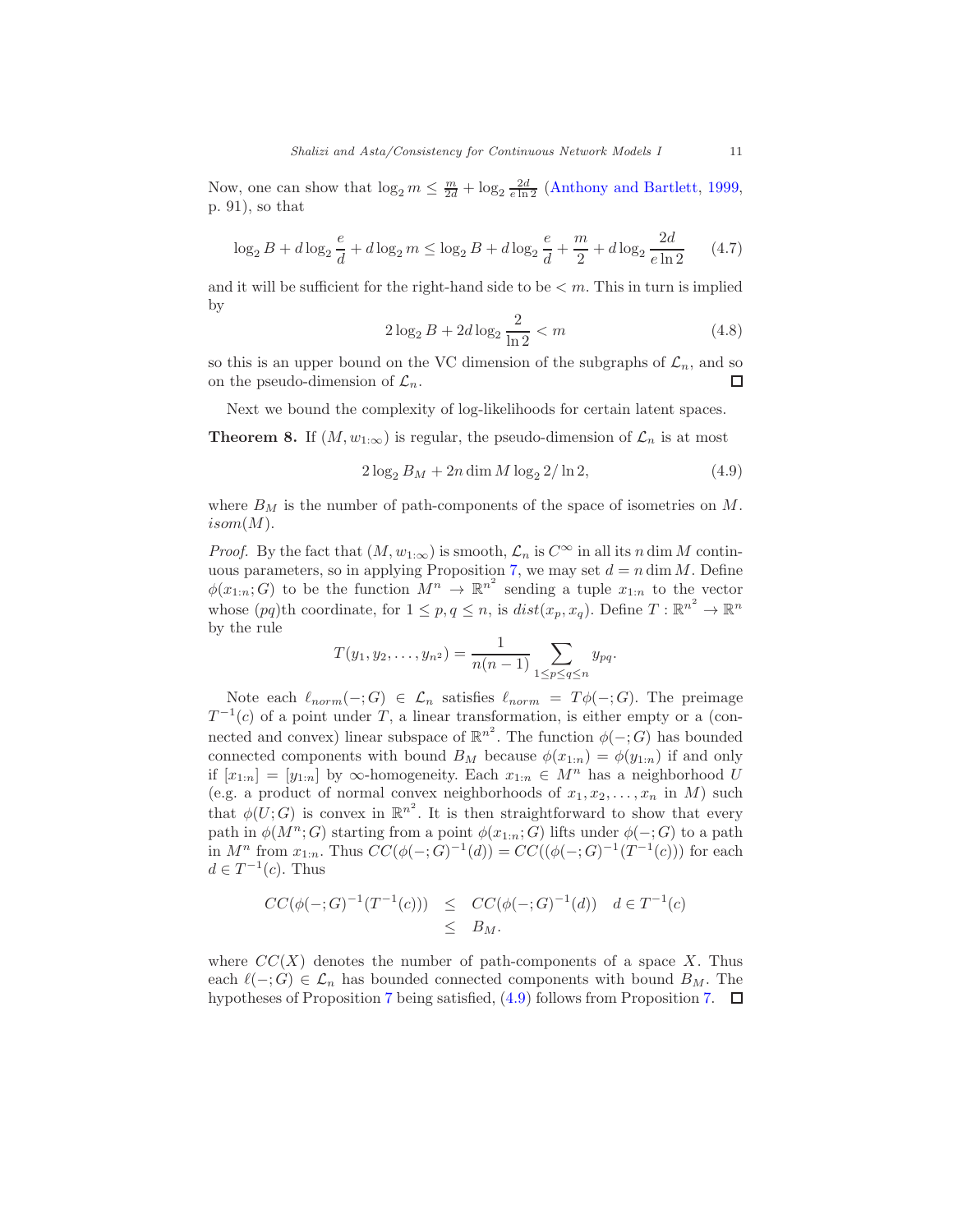#### 4.4. Pointwise Convergence of Log-Likelihoods

**Lemma 9.** Suppose that all of the edges in  $G$  are conditionally independent given some random variable  $\mu$ . Then for any  $\epsilon > 0$ ,

<span id="page-11-0"></span>
$$
Pr\left(|\ell(x_{1:n}) - \overline{\ell}(x_{1:n})| > \epsilon\right) \le 2e^{\left(-2\frac{n^2(n-1)^2\epsilon^2}{\sum_{p=1}^n \sum_{q>p} 2\lambda_n^2(x_p, x_q)}\right)}\tag{4.10}
$$

In particular, this holds when  $G \sim \text{graph}_n(x_{1:n}^*)$  or  $G \sim \text{graph}_n(f)$ .

*Proof.* Changing a single  $G_{pq}$ , but leaving the rest the same, changes  $\ell(x_{1:n};G)$ by  $\frac{1}{n(n-1)}\lambda_n(x_p, x_q)$ . The  $G_{pq}$ , for  $p < q$ , are all independent given  $\mu$ . We may thus appeal to the bounded difference (McDiarmid) inequality [\(Boucheron, Lugosi and Massart,](#page-15-7) [2013,](#page-15-7) Theorem 6.2, p. 171): if  $f$  is a function of independent random variables, and changing the  $k^{\text{th}}$  variable changes  $\ell$  by at most  $c_k$ , then

$$
Pr\left(|f - \mathbb{E}\left[f\right]| > \epsilon\right) \le 2e^{\left(-\frac{\epsilon^2}{2\nu}\right)}\tag{4.11}
$$

where  $\nu = \frac{1}{4} \sum c_k^2$ . In the present case,  $c_{pq} = \lambda_n(x_p, x_q)$ . Thus,

$$
\nu = \frac{1}{4} \sum_{p=1}^{n} \sum_{q>p} n^{-2} (n-1)^{-2} \lambda_n^2(x_p, x_q) = \frac{1}{4n^2(n-1)^2} \sum_{p=1}^{n} \sum_{q>p} \lambda_n^2(x_p, x_q) \tag{4.12}
$$

and so  $Pr(|\ell(x_{1:n}) - \overline{\ell}(x_{1:n})| > \epsilon | \mu)$  is bounded from above by

$$
2e^{\left(-\frac{2n^2(n-1)^2\epsilon^2}{\sum_{p=1}^n\sum_{q>p}\lambda_n^2(x_p,x_q)}\right)}\tag{4.13}
$$

Since the unconditional deviation probability

$$
Pr(|\ell(x_{1:n}) - \overline{\ell}(x_{1:n})| > \epsilon)
$$

is just the expected value of the conditional probability, which has the same upper bound regardless of  $\mu$ , the result follows (cf. [Shalizi and Kontorovich 2013,](#page-16-8) Theorem 2).

Finally, note that all edges in  $\text{graph}_n(x_{1:n}^*)$  are unconditionally independent, while those in  $\text{graph}_n(f)$  are conditionally independent given  $X_{1:n}$ , which plays the role of  $\mu$ .  $\Box$ 

This lemma appears to give exponential concentration at an  $O(n^4)$  rate, but of course the denominator of the rate itself contains  $\binom{n}{2} = O(n^2)$  terms, so the over-all rate is only  $O(n^2)$ . Of course, there must be some control over the elements in the denominator.

**Lemma 10.** If  $-v_n \leq \lambda_n(x_p, x_q) \leq v_n$ , then for any  $x_{1:n}$  and  $\epsilon > 0$ ,

<span id="page-11-1"></span>
$$
Pr(|\ell(x_{1:n}) - \overline{\ell}(x_{1:n})| > \epsilon) \le 2e^{-\frac{n(n-1)\epsilon^2}{v_n^2}} \tag{4.14}
$$

*Proof.* By assumption,  $\lambda_n^2(x_p, x_q) \leq v_n^2$ . Thus  $\sum_{p=1}^n \sum_{q>p} \lambda_n^2(x_p, x_q) \leq {n \choose 2} v_n^2$ , and the result follows from Lemma [9.](#page-11-0)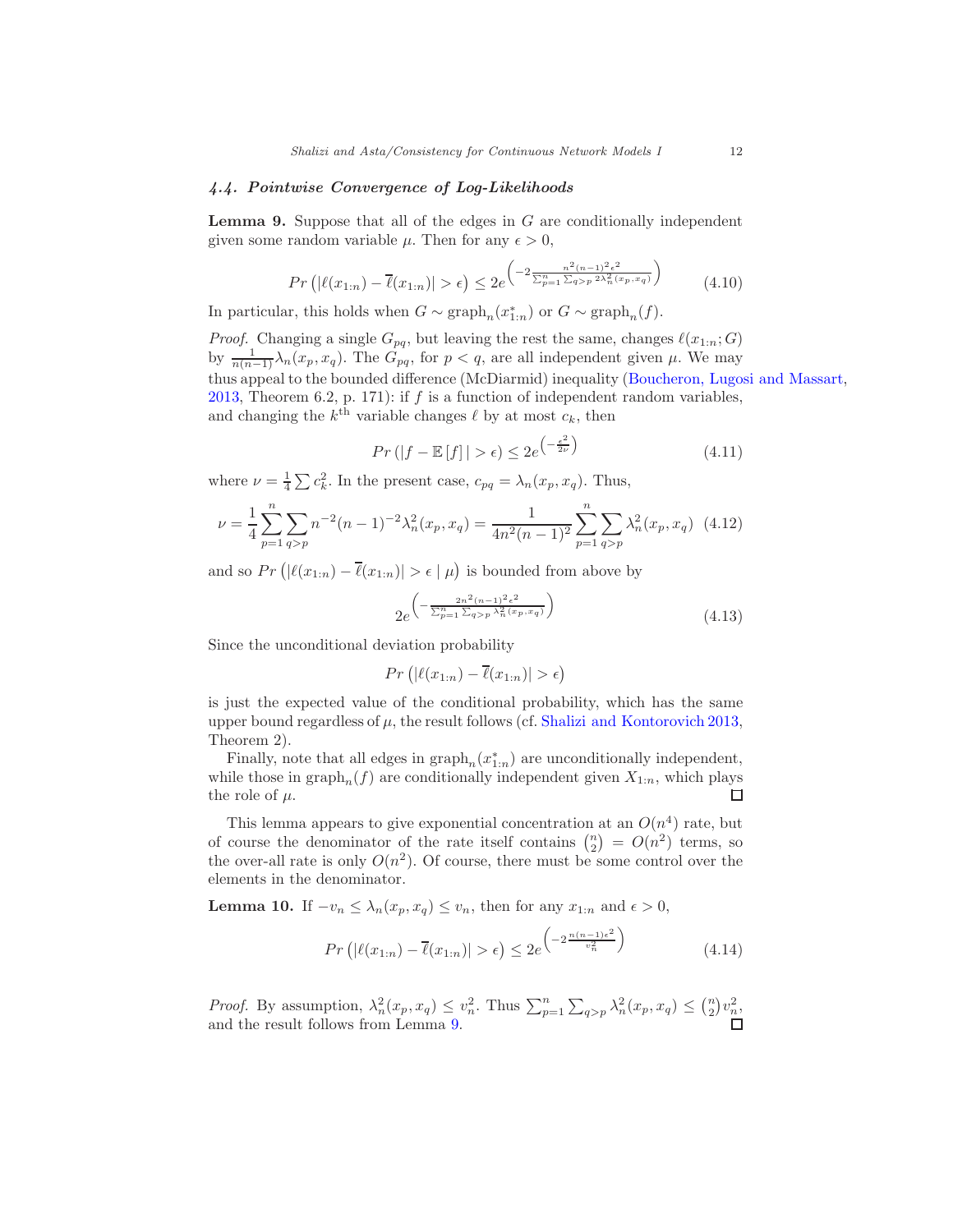## 4.5. Uniform Convergence of Log-Likelihoods

Lemmas [9](#page-11-0) and [10](#page-11-1) show that, with high probability,  $\ell(x_{1:n})$  is close to its expectation value  $\overline{\ell}(x_{1:n})$  for any given parameter vector  $x_{1:n}$ . However, we need to show that the MLE  $\hat{X}_{1:n}$  has an expected log-likelihood close to the optimal value. We shall do this by showing that, uniformly over  $M^n$ ,  $\ell(x_{1:n})$  is close to  $\ell(x_{1:n})$  with high probability. That is, we will show that

<span id="page-12-0"></span>
$$
\sup_{x_{1:n}} |\ell(x_{1:n}) - \overline{\ell}(x_{1:n})| \stackrel{P}{\to} 0 \tag{4.15}
$$

This is a stronger conclusion than even that of Lemma  $10$ : since M is a continuous space, even if each parameter vector has a likelihood which is exponentially close to its expected value, there are an uncountable infinity of parameter vectors. Thus, for all we know right now, an uncountable infinity of them might be simultaneously showing large deviations, and continue to do so no matter how much data we have. We will thus need to show that likelihood at different parameter values are not allowed to fluctuate independently, but rather are mutually constraining, and so eventually force uniform convergence.

If there were only a finite number of allowed parameter vectors, we could combine Lemma [10](#page-11-1) with a union bound to deduce [\(4.15\)](#page-12-0). With an infinite space, we need to bound the covering number of  $\mathcal{L}_n$ . To recall<sup>[5](#page-12-1)</sup>, the  $L_1$  covering number of a class F of functions at scale  $\epsilon$  and m points,  $\mathcal{N}_1(\epsilon, F, m)$ , is the cardinality of the smallest set of functions  $f_j \in F$  which will guarantee that, for any choice of points  $a_1, \ldots a_m$ ,  $\sup_{1, \ldots, a_m} \frac{1}{m} \sum_{i=1}^m |f(a_i)f_j(a_i)| \leq \epsilon$  for some  $f_j$  (this definition can be straightforwardly shown to be equivalent to that of [Anthony and Bartlett](#page-15-4) [\(1999\)](#page-15-4)). Typically, as in [Anthony and Bartlett](#page-15-4) [\(1999,](#page-15-4) Theorem 17.1, p. 241), a uniform concentration inequality takes the form of

$$
Pr\left(\sup_{f \in F} |f - \mathbb{E}[f]| \ge \epsilon\right) \le c_0 c_1 \mathcal{N}_1(\epsilon c_2, F, c_3 m) e^{\left(-c_4 \epsilon^2 r(m)\right)} \tag{4.16}
$$

where the individual deviation inequality is

$$
Pr(|f - \mathbb{E}[f]| \ge \epsilon) \le c_0 e^{-\left(-\epsilon^2 r(m)\right)}.
$$
\n(4.17)

In turn, [Anthony and Bartlett](#page-15-4) [\(1999](#page-15-4), Theorem 18.4, p. 251) shows that the  $L_1$  covering number  $\mathcal{N}_1(\epsilon, F, m)$  of a class F of functions with finite pseudodimension v at scale  $\epsilon$  and m observations is bounded:

$$
\mathcal{N}_1(\epsilon, F, m) \le e(v+1) \left(\frac{2e}{\epsilon}\right)^v.
$$
\n(4.18)

In our setting, we have  $m = 1$ . (That is, we observe *one* high-dimensional sample; notice that the bound is independent of  $m$  so this hardly matters.)

<span id="page-12-1"></span><sup>5</sup>See, e.g., [Anthony and Bartlett](#page-15-4) [\(1999\)](#page-15-4) or [Vidyasagar](#page-16-9) [\(2003\)](#page-16-9).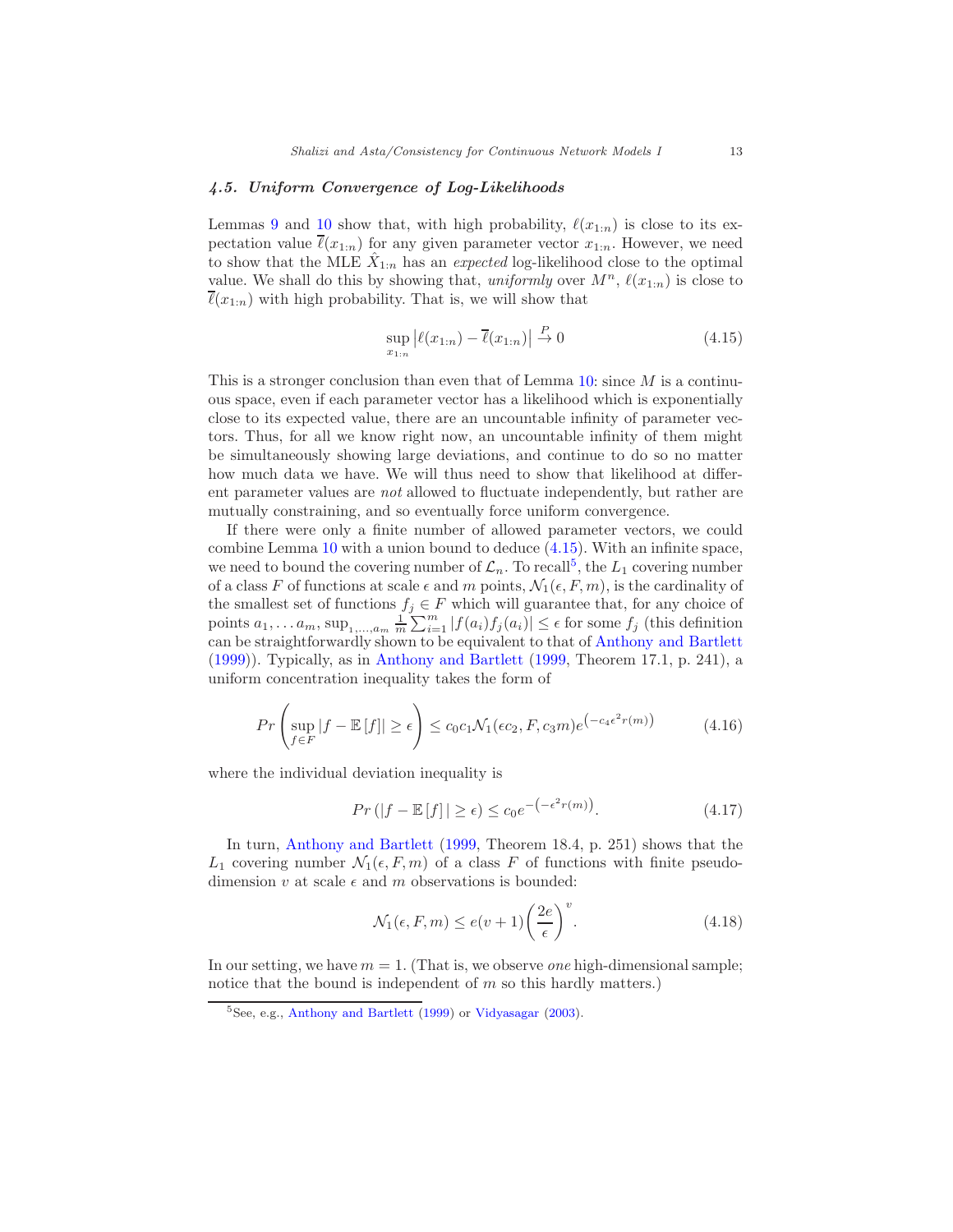It thus remains to bound the pseudo-dimension of  $\mathcal{L}_n$ . This involves a rather technical geometric argument, ultimately revolving on the group structure of the isometries of  $(M, dist)$ . This may be summed up in the existence of a constant  $B_M$ , which is 2 for any Euclidean space, and (as it happens) also 2 for  $\mathbb{H}_2$ . This matter was handled in §[4.3.](#page-9-1)

# 4.6. Proof of Theorem [4](#page-7-0)

By assumption, there exists a sequence  $\nu_1, \nu_2, \ldots$  of non-negative reals such that  $|\lambda_n(x_p, x_q)| \le v_n$  for each n and p, q with  $\nu_n \in o(\sqrt{n}).$ 

Presume for the moment that we know the  $L_1$  covering number of  $\mathcal{L}_n$  is at most  $\mathcal{N}_1(\mathcal{L}_n, \epsilon, 1)$ . Then

<span id="page-13-1"></span>
$$
Pr\left(\sup_{x_{1:n}}|\ell(x_{1:n}) - \overline{\ell}(x_{1:n})| \ge \epsilon\right) \le 4\mathcal{N}_1(\mathcal{L}_n, \epsilon/16, 2)e^{-\frac{\epsilon^2 n(n-1)}{8v_n^2}}\right) \tag{4.19}
$$

The proof is entirely parallel to that of Theorem 17.1 in [Anthony and Bartlett](#page-15-4) [\(1999,](#page-15-4) p. 241), except for using Lemma [10](#page-11-1) in place of Hoeffding's inequality, and so omitted.

Now, by Proposition [2](#page-5-3)  $B_M = 2$  and therefore by Theorem [8,](#page-10-0) the pseudodimension of  $\mathcal{L}_n$  is at most  $2 \log_2 B_M + 2n \dim M \log_2 2/\ln 2$ . The  $L_1$  covering number of  $\mathcal{L}_n$  is thus exponentially bounded in  $O(n \log 1/\epsilon)$ , specifically [\(Anthony and Bartlett,](#page-15-4) [1999,](#page-15-4) Theorem 18.4, p. 251):  $\mathcal{N}_1(\mathcal{L}_n, \epsilon, 2)$  is bounded above by

<span id="page-13-0"></span>
$$
e(1+2\log_2 B_M + 2n\dim M \log_2 2/\ln 2) \left(\frac{2e}{\epsilon}\right)^{2\log_2 B_M + 2n\dim M \log_2 2/\ln 2} (4.20)
$$

[\(4.20\)](#page-13-0) grows exponentially in  $O(n \log 1/\epsilon)$ , while the rightmost factor in the upper bound of [\(4.19\)](#page-13-1) shrinks exponentially in  $O(\epsilon^2 n^2/v_n^2)$  and hence  $O(n\epsilon^2)$ by our regularity assumption. For fixed  $\epsilon$ , then, the uniform deviation probability over all of  $\mathcal{L}_n$  in [\(4.19\)](#page-13-1) is therefore exponentially small, hence we have convergence in probability to zero.  $\square$ 

Remark 1: In applying the theorems from [Anthony and Bartlett](#page-15-4) [\(1999\)](#page-15-4), remember that we have only one sample  $(m = 1)$ , which is however of growing  $(O(n^2))$  dimensions, with a more-slowly growing  $(O(n))$  number of parameters.

*Remark 2:* From the proof of the theorem, we see that if  $v_n^2$  grows slowly enough, the sum of the deviation probabilities tends to a finite limit. Convergence in probability would then be converted to almost-sure convergence by means of the Borel-Cantelli lemma, if the graphs at different  $n$  can all be placed into a common probability space. Doing so however raises some subtle issues we prefer not to address here (cf. [\(Shalizi and Rinaldo](#page-16-10), [2013](#page-16-10))).

# 4.7. Proof of Corollary [5](#page-7-2)

We adapt a very standard pattern of argument used to prove oracle inequalities in learning theory. This begins with Lemma [6,](#page-8-1) that  $\overline{\ell}(x_{1:n}^*) \geq \overline{\ell}(\hat{x}_{1:n})$ . This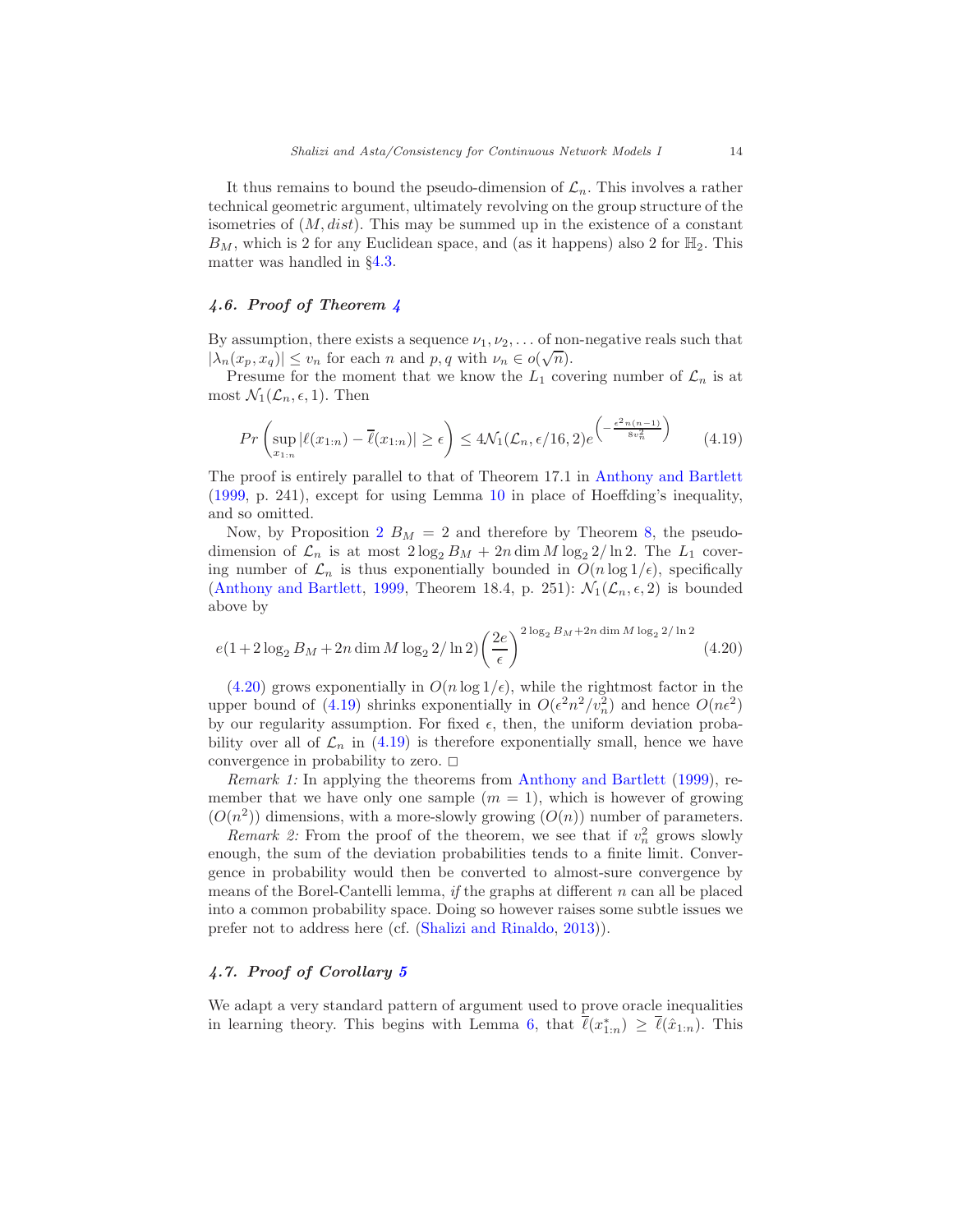implies that  $|\bar{\ell}(\hat{x}_{1:n}) - \bar{\ell}(x_{1:n}^*)| = \bar{\ell}(x_{1:n}^*) - \bar{\ell}(\hat{x}_{1:n}).$  Now add and subtract loglikelihoods:

<span id="page-14-0"></span>
$$
0 \le \overline{\ell}(x_{1:n}^*) - \overline{\ell}(\hat{x}_{1:n}) = \overline{\ell}(x_{1:n}^*) - \ell(\hat{x}_{1:n}) + \ell(\hat{x}_{1:n}) - \overline{\ell}(\hat{x}_{1:n}) \qquad (4.21)
$$

$$
\leq \overline{\ell}(x_{1:n}^*) - \ell(x_{1:n}^*) + \ell(\hat{x}_{1:n}) - \overline{\ell}(\hat{x}_{1:n}) \qquad (4.22)
$$
  

$$
\leq |\overline{\ell}(x_{1:n}^*) - \ell(x_{1:n}^*)| + |\ell(\hat{x}_{1:n}) - \overline{\ell}(\hat{x}_{1:n})| \qquad (4.23)
$$

$$
\leq \quad |\overline{\ell}(x_{1:n}^*) - \ell(x_{1:n}^*)| + |\ell(\hat{x}_{1:n}) - \overline{\ell}(\hat{x}_{1:n})| \tag{4.23}
$$

$$
\leq 2 \sup_{x_{1:n}} |\ell(x_{1:n}) - \overline{\ell}(x_{1:n})| \stackrel{P}{\to} 0 \tag{4.24}
$$

where in Eq. [4.22](#page-14-0) we use the trivial fact that since  $\hat{x}_{1:n}$  maximizes the likelihood,  $\ell(x_{1:n}^*) \leq \ell(\hat{x}_{1:n})$ , and the last line invokes Theorem [4.](#page-7-0)  $\Box$ 

## 5. Conclusion

We have formulated and proven a notion of convergence for non-parametric likelihood estimators of graphs generated from continuous latent space models, under some mild assumptions on the generative models. Traditional convergence results for statistical estimators are a kind of ergodicity, or long-term mixing, for multiple, independent samples. The size of a single sample network here plays the role of the number of samples in traditional formulations of consistency. These main results hold even when our generative models are mis-specified, i.e. when we fix a latent space but the generating graph distributions are not defined in terms of the space, under some additional assumptions [Appendix [A\]](#page-14-1). Continuous latent space models turn out to provide the necessary ergodicity through conditional independence. A consequent notion of consistency, which we save for future work, requires some formalization of what we mean by convergence of estimates, i.e. sequences of coordinates, of varying sizes. And a proof of such a consistency result will likely require some adaptation of standard technical tools for concluding convergence of extremal estimators from convergence in random objective functions (eg. [van der Vaart](#page-16-11) [\(1998\)](#page-16-11).)

#### <span id="page-14-1"></span>Appendix A: Mis-specified models

Our consistency results extend from specified to certain mis-specified models. We still assume the existence of a latent space  $(M, w_{1:\infty})$  as before, but assume that sample graphs are sampled not by a distribution of the form  $\text{graph}_n(x_{1:n})$ but in fact by some arbitrary distribution of graphs having  $n$  nodes. The only assumption we make about such random graphs G in this section, as before, is that there exists some random variable  $\mu$  such that the edges of G are conditionally inependent given  $\mu$ . For the case where G is drawn from a CLS model,  $\mu$  can be taken to be the random latent coordinates of the nodes of G. We call a sequence  $G_1, G_2, \ldots$  of random graphs almost-specified if there exists  $x_{1,\infty}^* \in M^\infty$  such that, for all sufficiently large n,  $\overline{\ell}(x_{1:n})$  achieves a maximum uniquely exactly for  $x_{1:n} \in [x_{1:n}^*]$ . For such an almost-specified model,  $x_{1:\infty}^*$  plays the role of the true coordinates and the assumption of being almost specified plays the role of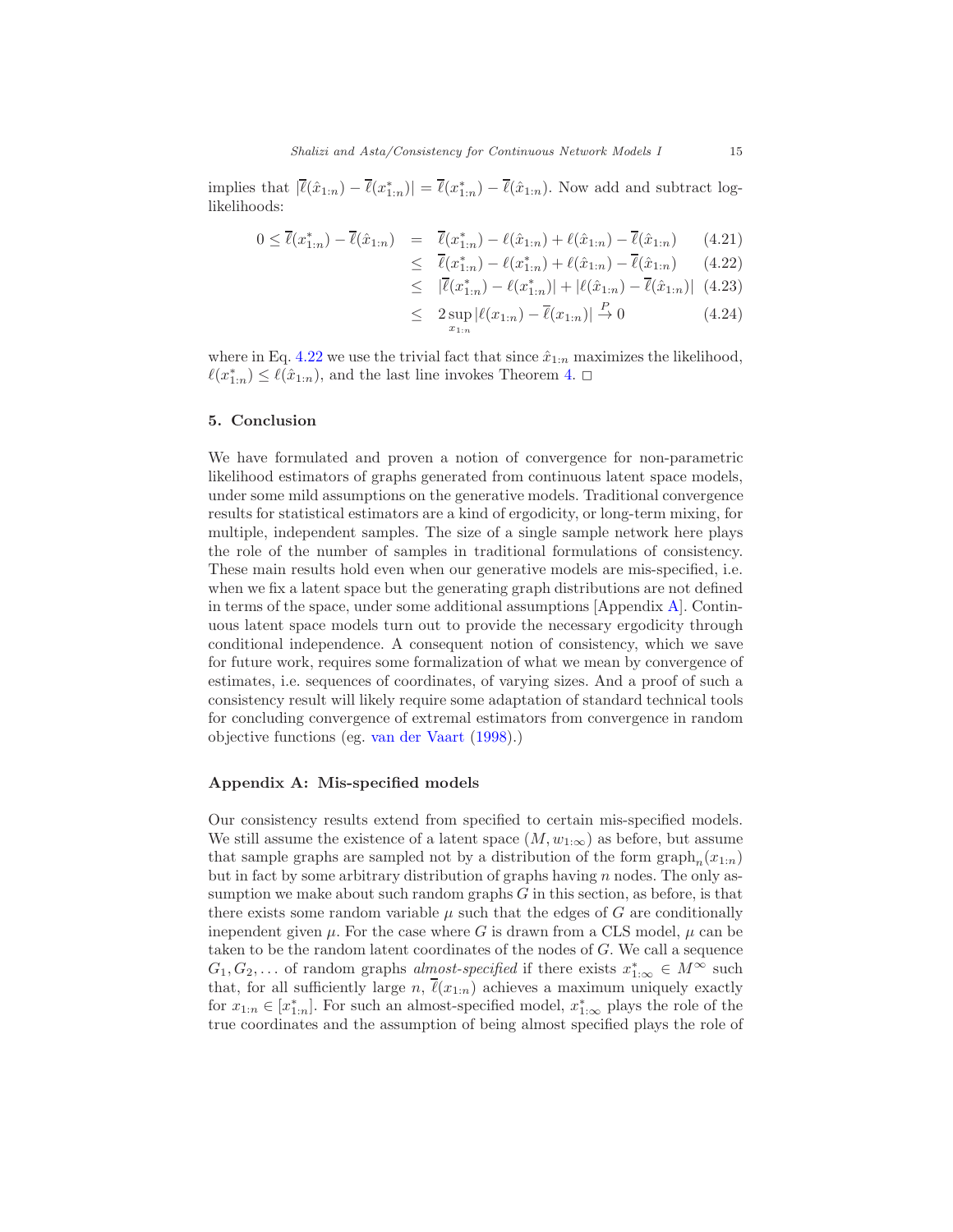Lemma [6](#page-8-1) (e.g. in all proofs); we call such  $x_{1,\infty}^*$  the *pseudo-coordinates* of the almost-specified model. Consequently, we can restate our main results at the following level of generality.

**Theorem 11.** For an almost specified model with pseudo-coordinates  $x_{1,*}^*$  and a compact, regular latent space  $(M, w_{1:\infty}),$ 

$$
\sup_{x_{1:n}} |\ell(x_{1:n}) - \overline{\ell}(x_{1:n})| \overset{P}{\to} 0
$$

#### Acknowledgements

Our work was supported by NSF grant DMS-1418124; DA also received support from NSF Graduate Research Fellowship under grant DGE-1252522, and CRS from NSF grant DMS-1207759. We are grateful for valuable discussions with Carl Bergstrom, Elizabeth Casman, David Choi, Aaron Clauset, Steve Fienberg, Christopher Genovese, Aryeh Kontorovich, Dmitri Krioukov, Cris Moore, Alessandro Rinaldo, Mitch Small, Neil Spencer, Andrew Thomas, Larry Wasserman, and Chris Wiggins, and for feedback from seminar audiences at CMU, UCLA, UW-Seattle, and SFI.

#### References

- <span id="page-15-1"></span>ALBERT, R., DASGUPTA, B. and MOBASHERI, N. (2014). Topological Implications of Negative Curvature for Biological and Social Networks. Physical Review E 89 032811.
- <span id="page-15-6"></span>Amari, S.-i., Barndorff-Nielsen, O. E., Kass, R. E., Lauritzen, S. L. and Rao, C. R. (1987). Differential Geometry in Statistical Inference. Institute of Mathematical Statistics Lecture Notes-Monographs Series 10. Institute of Mathematical Statistics, Hayward, California.
- <span id="page-15-4"></span>ANTHONY, M. and BARTLETT, P. L. (1999). Neural Network Learning: Theoretical Foundations. Cambridge University Press, Cambridge, England.
- <span id="page-15-0"></span>ASTA, D. and SHALIZI, C. R. (2015). Geometric Network Comparison. In 31st Conference on Uncertainty in Artificial Intelligence [UAI 2015] (M. Meila and T. Heskes, eds.) 102–110. AUAI Press, Corvallis, Oregon.
- <span id="page-15-3"></span>Athreya, A., Fishkind, D. E., Tang, M., Priebe, C. E., Park, Y., Vogelstein, J. T., Levin, K., Lyzinski, V. and Qin, Y. (2017). Statistical inference on random dot product graphs: a survey. The Journal of Machine Learning Research 18 8393–8484.
- <span id="page-15-7"></span>Boucheron, S., Lugosi, G. and Massart, P. (2013). Concentration Inequalities: A Nonasymptotic Theory of Independence. Oxford University Press, Oxford.
- <span id="page-15-5"></span>Cover, T. M. and Thomas, J. A. (2006). Elements of Information Theory, Second ed. John Wiley, New York.
- <span id="page-15-2"></span>DANI, V., DIAZ, J., HAYES, T. P. and MOORE, C. (2021). Improved Reconstruction of Random Geometric Graphs. 2107.14323.